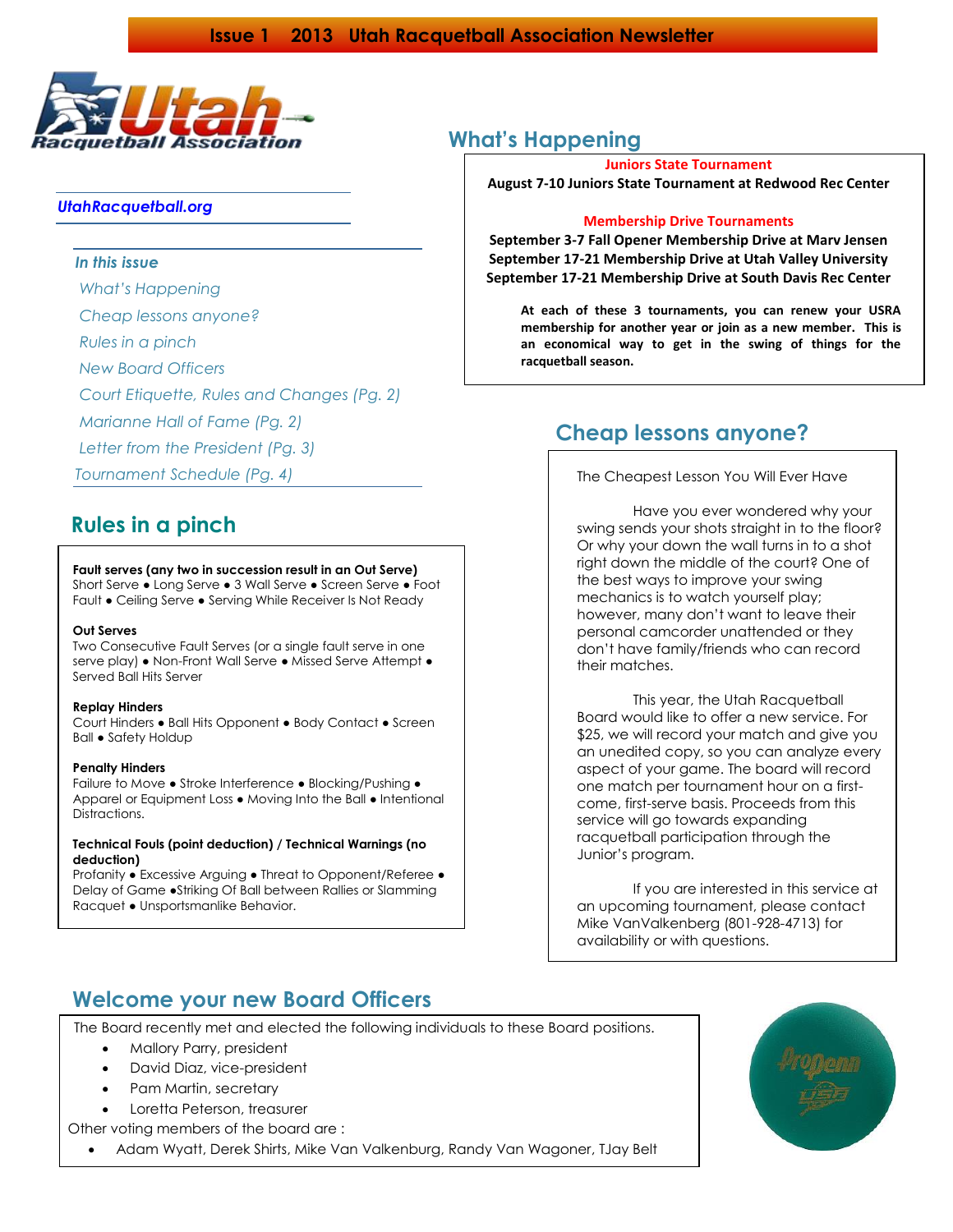# **Court Etiquette, Rules and Rules Changes**

As the 2013 – 2014 Racquetball Season quickly approaches, the Utah Racquetball Association wants you to have a rewarding and enjoyable time on the courts. In order to help you achieve this goal, it is important to remember etiquette and rules.

**Etiquette**: Try to **arrive 30 minutes before your game**. This will give you plenty of time to check in, get changed and warm up. I know, it's easier said than done, but if we all arrive early enough to our matches the tournament directors will be able to run the tournaments more smoothly and without delays.

**Rules:** Remember that "each player or team is entitled to three 30-second timeouts in games to 15 points and two 30-second timeouts in games to 11 points (tie-breaker). If a player takes more than 30 seconds, another timeout may be charged. Once all time allowed has expired, a "delay of game" technical foul can be assessed." Also, remember that the rest period between the first two games of a match is 2 minutes. If a tiebreaker is necessary, the rest period between the second and third game is 5 minutes.

**Rules Changes:** The USA Racquetball's Board of Directors approved four rule changes starting September 1st, 2013

- 1. USA Racquetball events throughout the nation, including Open divisions, will play the two-serve game except for the U.S. national Team Qualifying divisions at National Singles and National Doubles.
- 2. Electronic **audio devices cannot be used during play unless they are to amplify the player's hearing** ability.
- 3. Players must wear shoes and cannot play barefoot or only in socks.
- 4. Unintentional carries are permitted and are no longer called.

These rules will soon be available on the USAR website at [www.teamusa.org/USA-Racquetball](http://www.teamusa.org/USA-Racquetball) later this month. If you have any questions about them, don't hesitate to e-mail the URA Vice-President at [david.helmuth.diaz@gmail.com.](mailto:david.helmuth.diaz@gmail.com)

As we keep in mind court etiquette and rules our games will be more enjoyable and our racquetball experiences more rewarding.

See you on the courts!

# **Marianne Hall of Fame**

#### **Induction into URA Hall of Fame – Marianne Rowley**

Marianne has been an integral part of Utah racquetball for over 3 decades. Her accomplishments and contributions are vast. A few of her accomplishments include:

- Many state Women's Open titles as well as Men's A titles.
- Countless hours of service and dedication for the Utah Racquetball community.
- RB pro at Cottonwood Heights and the Sports Mall for many years.
- Started the Utah High School Program and ran the program for many years.
- Coached Skyline High School team and was instrumental in getting Utah juniors to National and World competitions.

Marianne has spent many hours bettering the racquetball community and this is the reason she was the 2013 recipient of the Utah Racquetball Hall of Fame award.

She is one of the most unassuming and humble people to step on our courts and doesn't expect thanks for any of her contributions. Utah Racquetball wouldn't be where it is today without her talents and dedication.

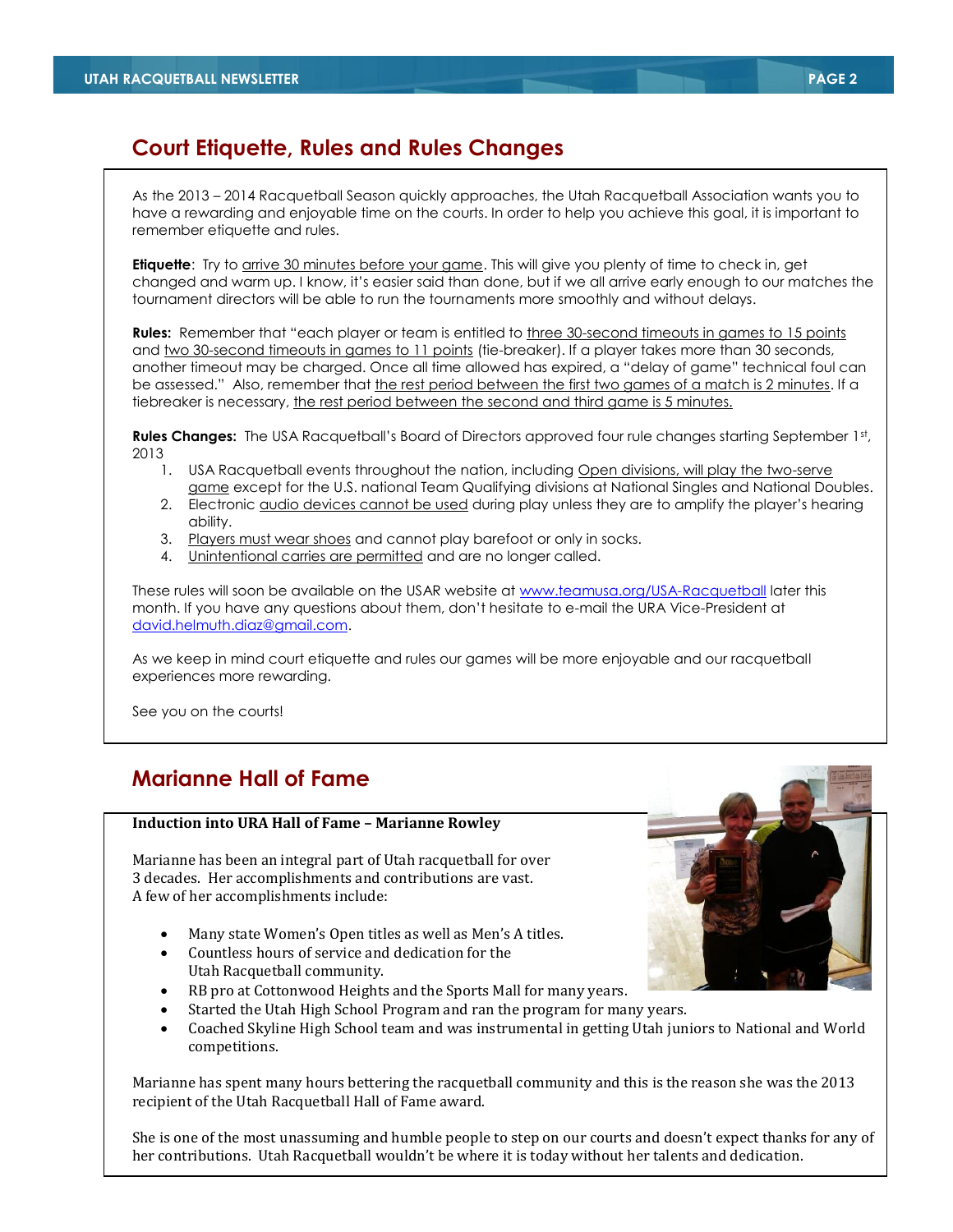### **Letter from the President**

### **We are Listening**

This summer the Utah Racquetball Board surveyed URA members regarding membership and sanctioned tournaments. We received great feedback and *we listened*.

The top 4 responses were:

- Lower tournament costs or give us more for our money
- Hold tournaments over fewer days
- Have prizes/awards for top players of each division
- Improve the tournament food

We discussed these four responses with the tournament directors and brainstormed different ways to incorporate the requests. Some of those ideas included:

- Offer discounts To juniors, collegiates, members of the club where the tournament is held, or those who bring new players with them.
- Format Hold more round-robin or shoot-out events that are held Friday-Saturday; Limit the number of events a member can enter, in order to condense tournaments to fewer days.
- Food We also discussed ideas of how to provide healthy, filling meals on a small tournament budget.

In looking at the feedback of the members, we have noticed that there are some unifying changes everyone would like to see (i.e. lower cost or more value for your money), but there are also some elements of a tournament on which members have differing opinions. Realizing that we cannot come up with one overarching tournament format that will satisfy every member, we feel that it will be our primary job, as a Board, to open communication between members and individual tournament directors. To do this, we are introducing two new elements to this season.

- We will be asking each tournament director to clearly advertise what will be offered for your entry fee to their tournament (i.e., a meal vs. a snack; prizes or not; what the souvenir will be, etc.).
- After each tournament, the Board will send out a survey to the tournament participants. This survey will ask specific questions about what you did or did not like about that particular tournament and the results will then be given to the tournament director.

We hope that by implementing these two practices, we will allow you to have a clear way to communicate to the tournament directors, both before and after a tournament. Directors can then use this information to tailor their tournaments to the demographic they feel is largest for their tournament with the hope of providing something for everyone throughout the state.

As a Board, we will also make further efforts and changes, based upon your feedback, on what you would like from your membership. This year we will be developing new or improved ways of holding social events, giving prizes/awards, sending out regular newsletters, advertising for tournaments, and providing ways to improve game performance.

We enjoyed your feedback and we hope we can continue to improve and expand the sport of racquetball in Utah. As always, contact the Board with any further suggestions, questions, or ways we can help the members.

Sincerely, Mallory Parry URA President